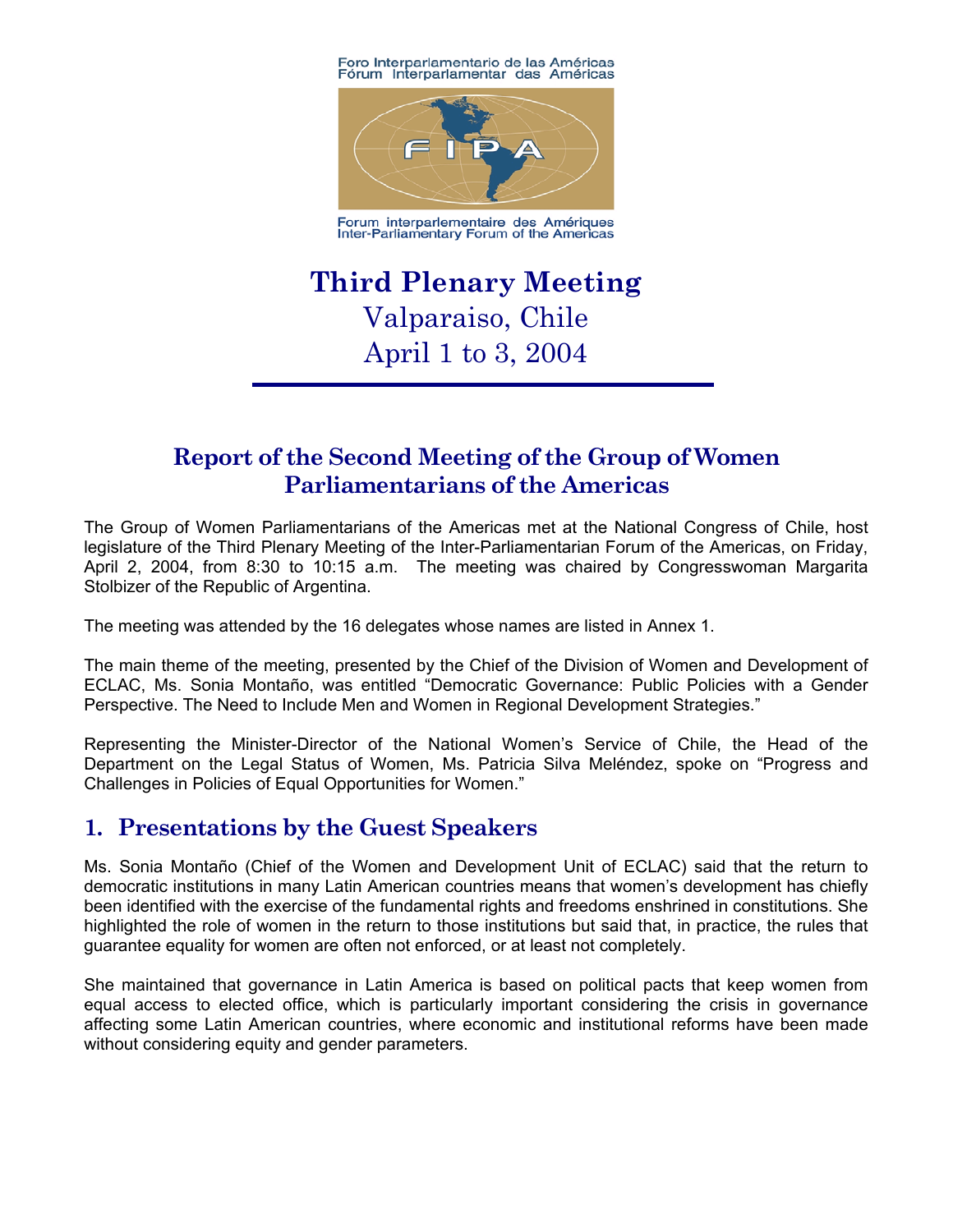

She also affirmed that without women's economic contributions, poverty would increase in Latin America by 10%. The work of women in the home offsets government shortcomings in the social area (care economy). On average, 40% of women are in the workforce and, apart from their jobs, they are responsible for most housework. She went on to explain the main aspects of pro-woman policies in Sweden, the Netherlands, and the United States.

Ms. Patricia Silva Meléndez, Head of the Department on the Legal Status of Women (SERNAM), described the main features of Chile's National Women's Service. She explained that the agency was created after the return to democracy in the country and is headed by a director with the status of Minister of State. She pointed out that SERNAM has the following main functions: to propose and coordinate public policies to combat poverty among women; to design and implement projects on public awareness of women's rights; to study domestic legislation in order to propose reforms from a gender and equity perspective; and to promote participation by women in political and social fields.

She underlined the existence of a ministerial committee on equality of opportunity as part of the ministerial management improvement program, which includes a program to improve gender management.

She pointed out that there are still great challenges remaining for SERNAM, especially regarding the wage gap between women and men, and participation by women in politics, among other issues.

## **2. Recommendations**

After a brief discussion – given the time constraints – in which the women parliamentarians expressed their views on the main theme of the meeting, conclusions and recommendations were drawn up by the officers.

### *Considering that:*

1) Statistics indicate that women account for about 50% of the population of the Americas and that approximately 35% of them participate actively in the wage-earning workforce.

2) Democracy is the only possible space and framework for the development of the peoples, including women, in conditions of equity and equality.

3) The high percentage of women who are heads of households in Latin American countries and responsible for the economic, educational and emotional support of their families, has – as a result of the lack of initial economic independence in family relationships – caused women to be more likely to fall into poverty, which in turn increases the gap between poor men and women.

4) In the economically active population – according to data from ECLAC – women generally have more years of schooling than men, which suggests that women are adequately prepared for playing relevant roles in the labour, economic and cultural fields, at local and national levels.

5) In spite of statistics from public surveys, which show that people are now more willing to vote for women candidates for public positions and trust women executives, women are under-represented in elected positions of power or responsibility and in government, financial, and economic activities.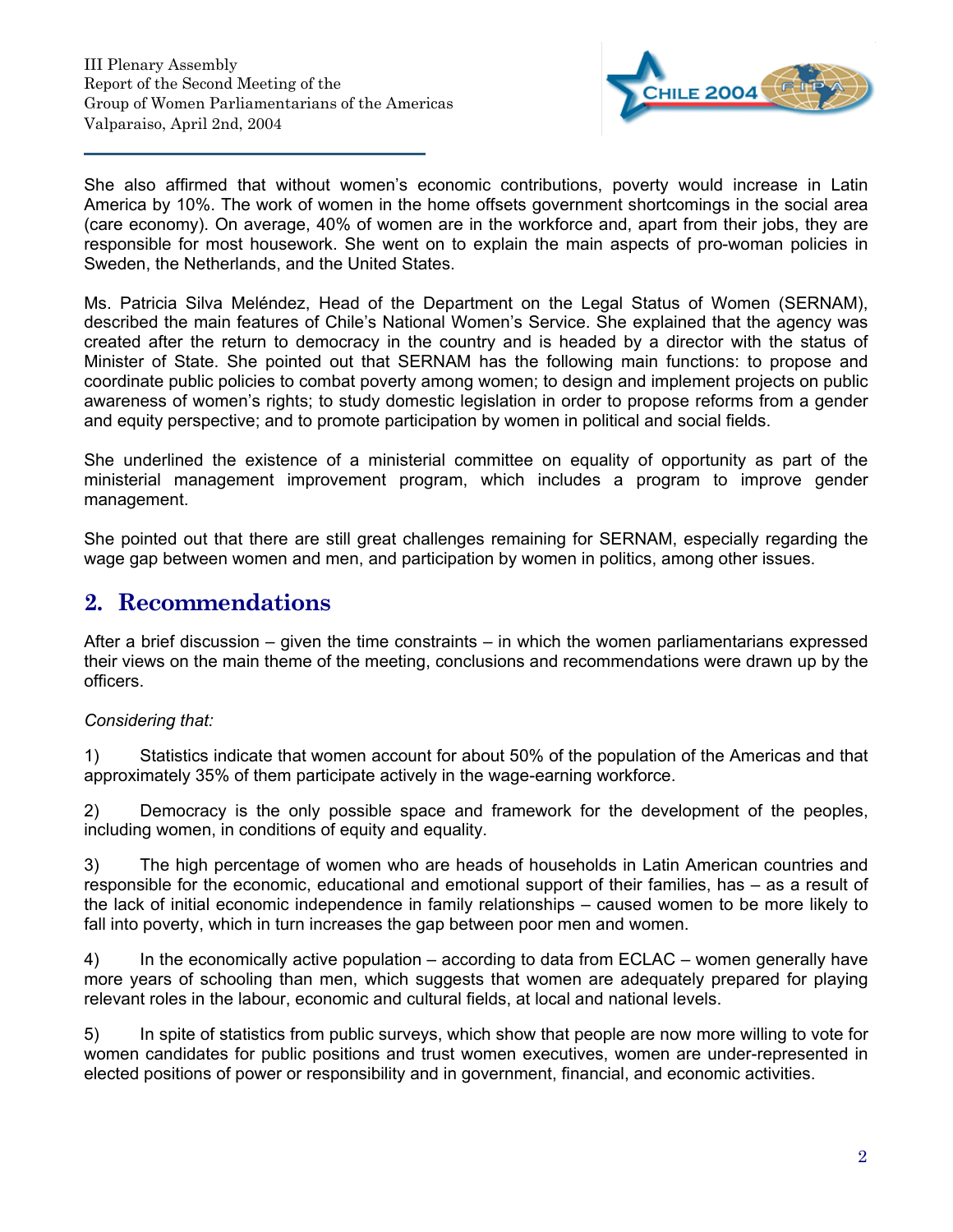

#### *The Group of Women Parliamentarians of FIPA recommends that the Meeting:*

1. Urge the governments of the member states of FIPA to acknowledge, express and emphasize the important role played by women in the struggle for the return and maintenance of democratic institutions in the countries of the Americas, opening up spaces for power and decision-making in the different branches of government, in conditions of equity and equality.

2. Request the member states of FIPA to establish a high-level institution in each country to propose and coordinate public policies with a gender perspective; to develop communications strategies to combat discrimination against women; to propose legal reforms for the same purpose; to develop projects and programs to improve the quality of life of women and their participation in political and social life, among other measures.

3. Urge the member states of FIPA to make every effort to ensure that the domestic legal framework, which acknowledges and enshrines equality for women, is effectively enforced.

4. Urge the member states of FIPA to ratify and enforce the provisions of the United Nations Convention on the Elimination of All Forms of Discrimination against Women and the Optional Protocol and those of all other international treaties that pursue the same end.

5. Request the member states of FIPA to consider cultural criteria of equity and gender perspective in all institutional and economic reforms and all public policies. This would make it possible to reduce the wage gap between men and women, and introduce labour reforms that encourage and enable men to participate in family life, sharing the responsibilities inherent in it more equitably.

6. Urge the member states of FIPA and their civil societies to create the conditions necessary to increase participation by women in politics, which is indispensable for strengthening the stability of democratic institutions and governance in our countries.

7. Urge the member states of FIPA to create or further develop, where necessary, legal conditions to ensure egalitarian participation by women in elected positions. Likewise, to respect the legislation that establishes quotas of this kind, where such legislation exists.

8. Request FIPA, through the Group of Women Parliamentarians, to implement and develop a system to monitor progress in each member state regarding laws and public and private development policies related to women.

9. Request the Unit for the Promotion of Democracy of the Organization of American States (OAS) to provide technical assistance in general and, in particular, to cooperate in holding regional forums of the Group of Women Parliamentarians of FIPA to strengthen and promote women's leadership in politics and democracy.

Valparaiso, April 2, 2004

**Margarita Stolbizer**, Congresswoman of Argentina Chair of the Group of Women Parliamentarians of the Americas

**Ana Maria Skoknic Secretary** 

3